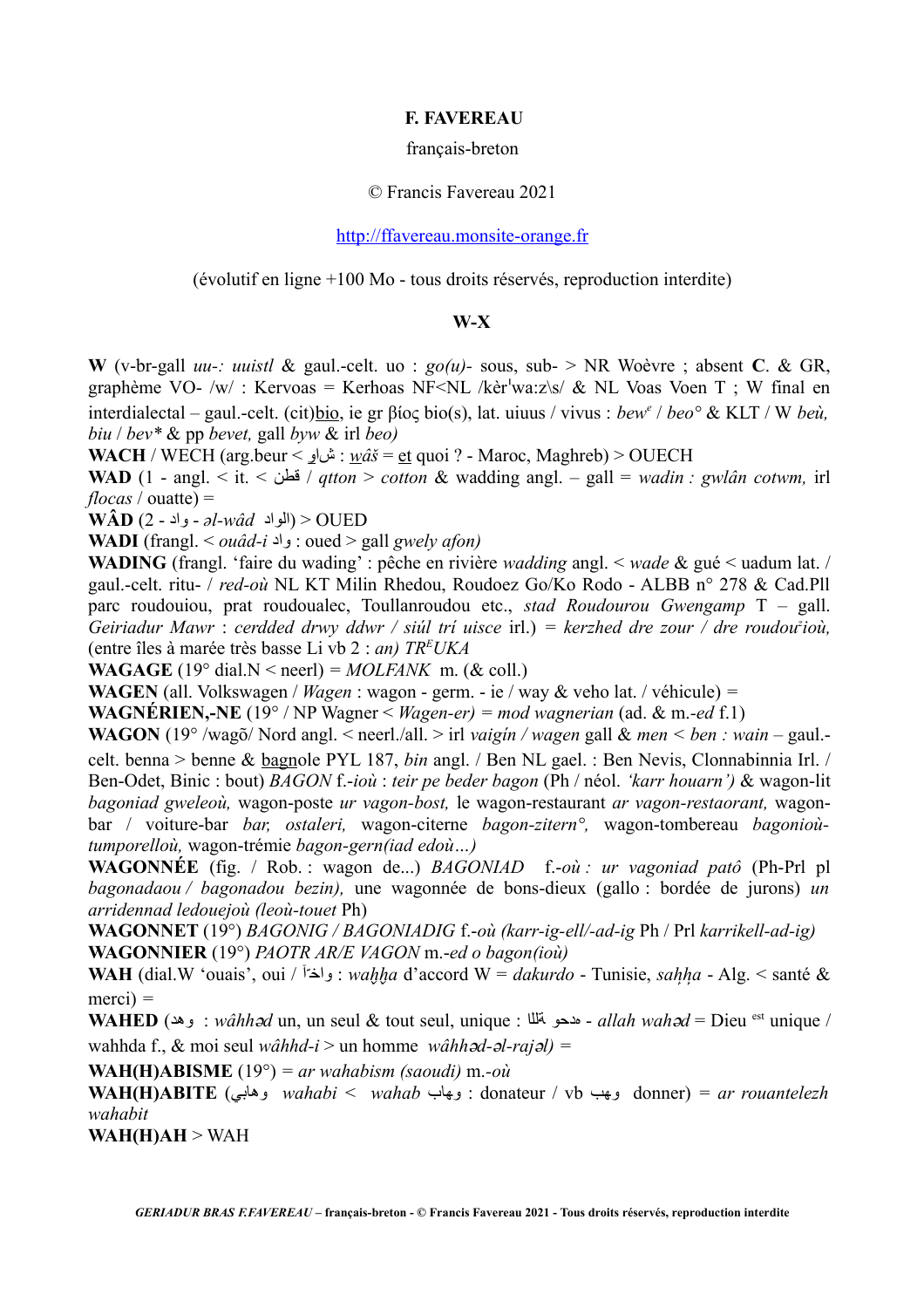**WALD** (NP & NL Schwarzwald all. : Forêt noire / angl. – ie : gaul.-celt. uolto- NP & v-irl *folt,* vbr-gall *guolt* LF 197 & gall *gwallt : blew'r pen) =* 

**WALÉ** (jeu afr. & awalé, wali, waré) *= c'hoari w.*

**WALES** (NL / Cambria & Cumberland : Bretons du Nord / Galles *Cymru* pl. *Cymro* < *ken* & *bro* celt. Com-broges / NF Quéméré / gaul.-celt. Allobroges - D. ; Prl *Tchembréi) Kembre* & *Bro-Gembre* ; (surn. 'Wales') /wé:lz/ *=* 

**WALI** (20° < وال : préfet de wilaya Alg. & NF (Ben) ouali & prén. Ouali etc.) *= wali*

**WALKIE** > TALKIE-WALKIE

**WALKING** (frangl. : chaussures *walking / running* – gall *cerdded,* ALBB n° 379 / *bale) botoùbale /-kerzhed*

**WALKMAN** (1980 marq. / baladeur > *cerddwr* > 'kerzh-our') =  $(m$ -ion f.1)

**WALK-OVER** (19° Hippisme / irl *bua gan dua : buz 'gan : heb' doan > buan hag aes* : 'une promenade de santé' fig.) *= un dra (graet ganto) DIBOAN-KAER*

**WALKYRIE** (18° / all. < nordique *valkyria : catboduu* gaul.-celt. théonyme / T *kad & vaou) valkirienn* f.*-kiried*

**WALLABY** (19° aborigène Austr.) *=*

**W-ALLAH** ! (!والاه : *w-allâh* = et Dieu ! : juré, vraiment ! & arg.beur - s'entend souvent comme 'w\voilà !' Guingamp / *wah* oui / *wahha* d'accord, OK, oky & *yallah* o Dieu ! < sœur Emmanuelle au Caire) *=*

**WALLINGANT,-E** (20° / flamingant) *walloneger* m.*-ion* f.1

**WALLON,-NE** (16° < wallo frq romanisé) = *Wallon* m.-*ed* f.1 : *ar Walloned*; (lang.) = *e wallon(eg)*

**WALLONISME** (16° hapax) *= wallonism* m.-*où*

**WALOU** ! (والو *wâlu [ma* - ne] rien - arg.milit.Alg. & Maghreb) & (comme rien = *kîf walu !) = walou !*

**WALTER** (prén. germ. / Gautier - cf. Pleumeur-Gautier Tu *Pleuveur) Gaoter*

**WALPÉ** (À : à poil < arg.-verlan) *NOAZH-RAN*

**WAM** (verlan : « le monde selon wam » Fr-Inter = oim < moi – gall *my-fy* var. W/Prl) *MEIGN*

**WANT(ED** – US / aff. UDB « I *c'hoant* you !») =

**WAOUH** ! (Ouébec / angl *waw*  $I$ ) = *WAOU !* 

**WAP** (fin 20 $\textdegree$  Internet – sigle)  $= ur$  wap (m.)

**WAPITI** (19° algonkin Rob. : *talier gwenn) =*

**WARGAME** (1977 frangl. – irl *cogadh* /kogə/ *war* gall *rhyfel / c'hoari brezelig*) =

**WARNING** (frangl. & j'ai mis les warnings - fig. < rap : feu de détresse, gall *rhybudd)*

**WARRANT** (17° Droit angl. / garant – gall *gwarant* – NF Goarant & délivre / veau) *GWARANT* m.-*où*

**WARRANTAGE** (19° Droit) *GWARANTAJ* m.-*où /-achoù*

**WARRANTER** (19° Droit - gager) *GWARANTañ,-iñ*

**WASABI** (fin 20° japonais : pâte piquante raifort) *=*

**WASH** (NL Angl. - estuaire / vb *(to) wash* gall *golch / folc* irl = *golc'h > GWALC'H)*

**WASH-RAK** (?واشراك *wâš râk ?* comment vas ?) *=*

**WASHINGTONIA** (20° palmier / Washington : *'Wazington'* R.Gak 1945 & basq. *Negu gorriak)* = **WASP** (1980 US *White Anglo-Saxon Protestant / gwesp(edenn)* irl *foiche,* gall *cacynen) = ur Wasp ?*

**WASSINGUE** (fin 19° flam.-all vb *waschen : wash* NL *the Wash,* gall *golc'h,* irl *folc) JERPILIERENN* f.-*où* (Go & Ph *torc'hlistïoù* lavettes à vaisselle etc.)

**WATAN** (وطن foyer, patrie / *home for the Jewish people in Palestine* – déclaration Balfour 1917 & cf. Agadir - écrit sur le 'jbel' au-dessus du port : الوطن الملك الاه *allah əl malik əl watan* allah - le roi la nation) *=*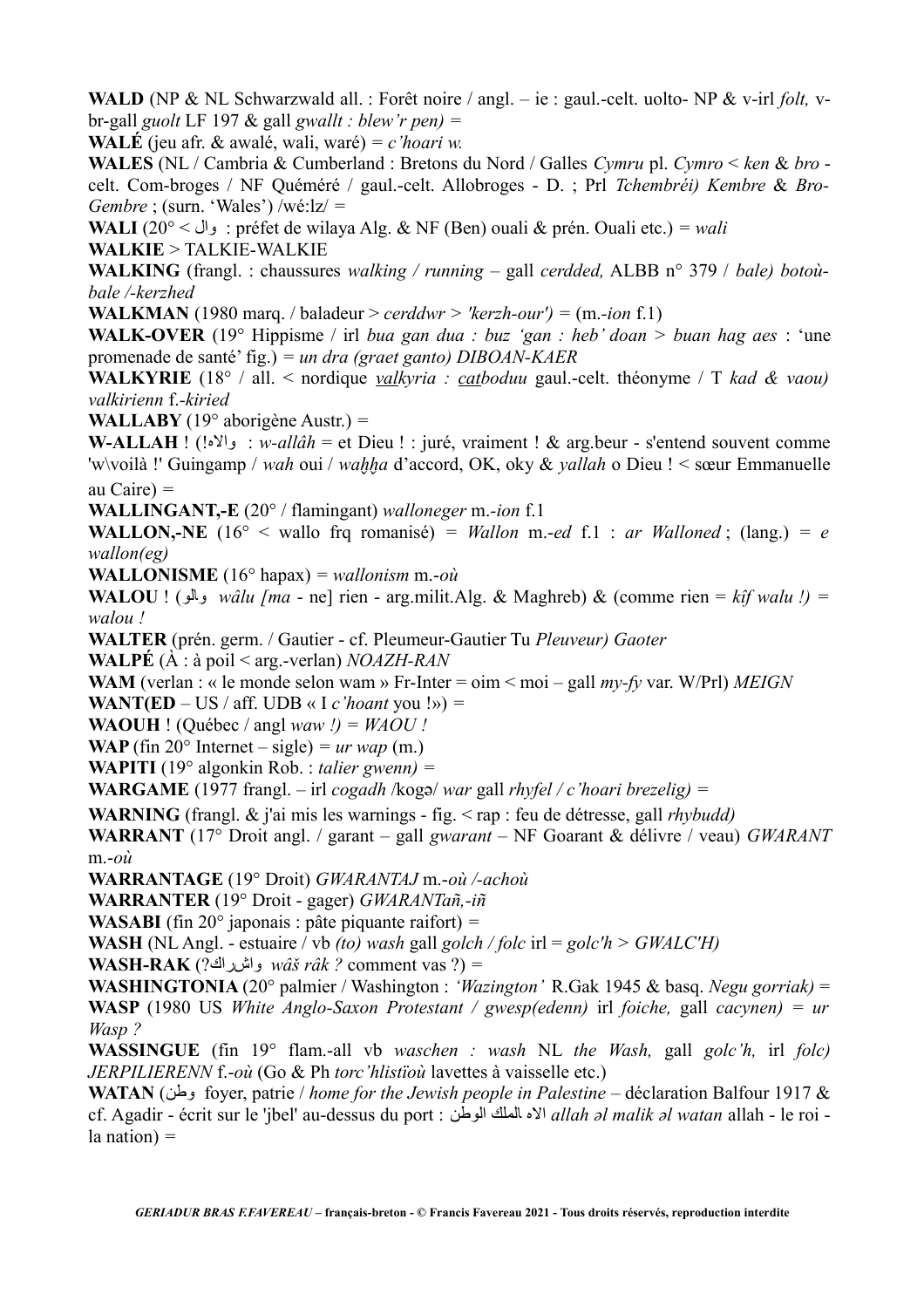**WATANI** (وطني : civil, national, patriotique) *=*

WATER (angl. / pl. > arg.Tun. 19°NK < 16°-17° - soudards guerre de la Ligue en bas de la Roche-Derrien *watar(enn)i* vb pisser / pleuvoir – gaul.-celt dobro- & dubron, gall *dwr<dwfr,* irl *uisce* /is'k'/ > eau-de-vie : whisky – ie / aqua lat., & *e-ien : eien / eilhon-)* ; water-ballast *lastr-dour* m., water-closet(s & arg.angl. 'the loo' < NL Waterloo / C. *Cambr aes* 'chambre priuee, cloaca, latrine') *KAMBR-AES, KOMODITE* f.-*où, PRIVE<sup>Z</sup> IOÙ* pl., (W) *JIROÙ* pl. (& méton. : *gadrob / gablotoù* E<ND & *kac'heri > ar ga'hari* Prl / Pll *ar gac'herezh)* & où sont les W.C. ? *p'le 'ma ar c'horn kled ?* (Ph & *mont a-gostez, aet war-vaes<sup>e</sup>/ moned ba por'h !* Prl) & *'men ema an tachad treutañ a ho park ?* (W<GH) ; fermés de l'int<sup>r</sup> *prennet ar gac'hiri eus an tu diabarzh* ; water-polo (gall *polo y dwr) c'hoari polo ('n) dour*

**WATERGANG** (13° neerl. > Nord) *KAN-DOUR* m.*-ioù-*

**WATERINGUE** (13°<flam. /*-ing) DOURAJ* m.*-où /-achoù*

**WATERPROOF** (18° angl. – irl *uiscedhionach,* gall *didodd : dideuz* / gaul.-celt. tuđđos) *= DIZOUR* (& *ma chupenn dizouri'* - Pll<PM / *dour oc'h ober)*

**WATERZOÏ** (18° hapax flamand : plat / *ur berv) =*

**WATT** (19° NP irl > *vata* / gall = *wat*) *ped wat*<sup>*t*</sup> ? & wattheure = Wh, *wattmetr* ; wattman (tram) = **WAVRANS** (NL 62 < vabero gaul.-celt. uobero- : écoulement souterrain *gofer, fobhar) = GOUVER*

**WAVRE** (NL Suisse / vaivre & gaul. uo-bera source cachée / NL Gouerou T & NF > L) *GOU<sup>V</sup>ER* f.-*où*

**WAX** (frangl. / skis 'wax de fartage' *coer) = KOER* (m. & coll.*-enn-où / koerad, koeraj* m.*-où /-achoù)*

**W.C.** > WATER-CLOSETS

**WEB** (1994 *Wide World Web > www.) = webcam & weblog, webmaster* (gaul.-celt. ueadia / veadia\tva {t}enet PYL 125 : [il] tient tes fuselées & v-br-gall  $gue^g = \alpha gwiad \rightarrow$  coll. « toile »; film *Bab-el-Web) = web*

**WEBER** (19 $\degree$  < NP all. / NF Weaver, Webster) = *Wb* 

**WEBLOG** (2005) > WEB

**WEBMASTER** (angl.) > WEBMESTRE

**WEBMESTRE** (1996 Inform.) *= webmestr* m.-*où*

« **WECH(E)** » (واش *wâš* < اش & و : et quoi ?) > OUECH

**WEEK-END** (1906 Rob.– irl *deireadh seachtaine / dibenn sizhun, diwez<sup>h</sup> s'un* & *« deuhué.d zuhun »* Prl / gall *dros y sul : dreist sul* & basq. > *asteburu : penn sizhun, & dilost-sizhun* - Wu<LB / NP Magoar E 22 Bar, CD G.Moal T) *FIN ZUN* m. ; (faire) VSD *ober gwener sadorn sul* (vb *sadorniñ / en e sulieg)*

**WEG** (Alsace / Flandres – all-neerl *weg* voie) > *HENT*

**WEIL** (NF Alsace / all. & rottweiler < NL *Rottweil) =*

**WEISS** (NF all. / edelweiss = white NF Guen) =

**WELCHE** (all. *Welsch* étranger) > VELCHE

**WELD** (ولد : *wld,uld* enfant pl. *ulâd)* > OULED

**WELL** ! (angl. > gall *wel !* & irl > *bhuel !* : *mâ ! eme Wil / bôn !)* & être well (arg.Afr. : toujours  $\text{soûl} / ADVE^{Z}W =$ 

**WELLINGTONIA**  $(19^{\circ} < NP : s$ équoia - algonkin) =

**WELSH** (arg. : parler welsh : gall – germ. *\*walhaz : foreign - in Wales, Walloon & walnut 'foreign nut'* - G.M. / gaul.-celt. uolca & NP Volcae : Volques / *Volk* & *valaques, Wallons, Welches* D 275 & PYL 34 – gall *gwalch : hawk, rascal* & Cadwalch *gwalc'h* Big. : dorade, violente personne & NL Kerangoualc'h / Lescoualc'h & NF) = *komz 'welsh'*

**WELSHIE** (fam. / dim. : *Kembreadig) = welshi(g)*

**WELTANSCHAUUNG** (all. *Welt* monde / intuition)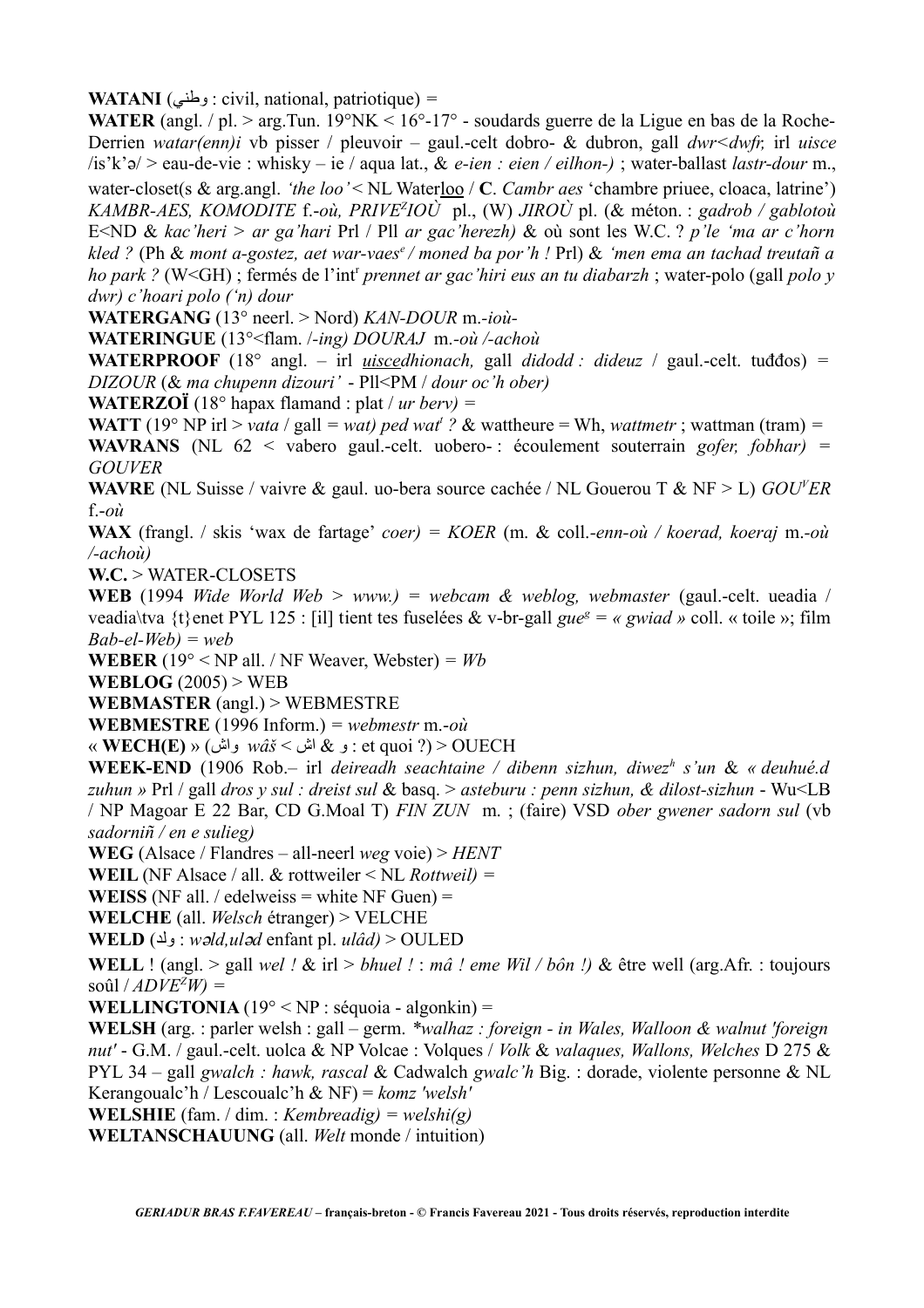**WELTER** (1909 & NP / Walter NF & *Gaoter* NL > *welter weight) = pouez welter* (m.*-ion)* **WERGELD** (20° Dr saxon / v-br-gall *enepuuert) =*

**WERNETH** (NL Cheshire celt *uerneta* aulnaie) *= ar Wern(i)eg* (NL & *ar Vernienn* KL) *ar WERN* **WERTHER** (NP / NF – *worthy* & cf. Goethe 19° *Die Leiden des jungen Werthers) = (ar) Werter* **WESER** (NL gaul.-celt. uisura  $\leq$  uisu- ie : jus D.) =

**WESH** (arg.beur واش : et quoi ? & wesh-wesh ! arg. / jeune des cités) > OUECH

**WESTERN** (1919 US < western film / irl *iar-* & *gorllewin(ol)* gall. : *'kornôg(el)') = western(ig)où*

**WETBACK** (franglais US : « dos mouillé » < à la nage / Rio Grande & Chicanos / Latinos Cuba = travailleurs mexicains *espaldas mojadas* film 1953 festival Douarnenez 2005 & sans papiers : *undocumented / indocumentados) = ar 'wetbacks'* 

**WHARF** (frangl. : quai < caio - cagion & gall *cei / kae) =*

**WHAT** (frangl. – irl *céard,* gall *beth !* & *pa beth ?* / *pe bezh ! petra ?* ALBB n° 525 – gaul.-celt. pettia)

**WHIG**  $(17^{\circ} > 18^{\circ}$  liberal / tory – gall  $>$  *chwig*) =

**WHIPCORD** (19° tissu à corde *danvez fo*<sup>*u</sup>et)* =</sup>

**WHISKEY** (18° / irl > *fuisce / uisce beatha) =*

**WHISKY** (18° gael *'usquebaugh'* - Rob. : *uisce beatha* : *odivi, dourig mat* KL & *lagout, lambig* - Ph = Lay Ki<F3) = *ober whisky gant ed-tu*

**WHIST** (17° angl *w(h)isk > chwist* gall. / Bouët 19° *c'hoari* "trois-sept" & *3/7* / trihory : danse) *=*

**WHITE** (NF Kenneth White / Trebeurden < Écosse – angl. / all. *Weiss* – irl *bán, fionn-a* & gall *gwyn* m./f. Gwen / Guin- & gaul.-celt. uindos / uenda NR Vienne & Vendée) *GWENN* & whitespirit (1930 du white *sp<sup>i</sup> rid-gwenn) =*

**WHY NOT** ? (tu ferais ça ? - why not ? F3 frangl. – gall *pam ?* & nég. : *perak ket / perak pas ?* KW<F3) *=*

**WIFI**, WI-FI (franglais : sans fil = wireless) *ar wifi* 

**WIGALOIS** (NP lai v-br *Uinualoe) > GWENOLE*

**WIGHT** (NL GB Isle of Wight – celt. Ictis gall *Ynys Wyth* & irl *Muir n-Icht* & v-br-gall *is : Iscoed,* Ys - PYL *K/Is) =*

**WIGWAM** (17° Rob. < algonkin *wikiwam : o zi) =*

**WILL** (frangl. < William / *Wil cwac cwac* gall. 1980s dessin animé / sacré 'wil' Li<YR *c'hwil) =*

**WILAYA** (20° < ولاية / » vilayet » turc : autorité, Etat fédéré, préfecture : division administrative / wali & "ouali") *= wilaya Oran* (وهران : *wahrân)*

**WILER** (NL Suisse > all. < lat. villare) > *GWILER*

**WINNER** (frangl. *Priziou* F3 / *enillwr) : ar winner (is)...* (m.*-ion* f.1)

**WILLIAMS** (19° < NP / NF Guillerm(ic,-ou) & Guillou *Gwilh(aou) = PER KLOC'H* coll.-*enn* **WINCH** (20 $\degree$  > gall *wins*, irl *unlas* & NP) = *winch* (m.-*où*)

**WINCHESTER** (19° NP<NL gall > *Caer-wynt* / *karabinenn) = ur winchester ganti* (m.*-ioù)*

**WINDOW** (angl. & nord. : *wind & auga* < oeil du vent – gall *ffenestr,* irl *fuinneog* – ALBB n°548- 9 / arg.Lu<NR Johnnies *bow-window) = ur WINDO* m.-*ioù (Rosko)*

**WINTERGREEN** (19° / parfum. – *gaeafwyrdd* gall / irl *geimhreadh* : *goañv,* gaul.-celt. giamos & cas div.) *=*

**WIRELESS** (radio & Inform. : sans fil) *DIORJAL*

**WISHBONE** (19° / voile < os du bréchet de poulet *FORC'HELLENN (ar groajell)* T<DG / gall *asgwrn tynnu : askorn tenni') : torret 'wishbon' e blanken (dre lien) !*

**WISIGOTH** (17° < bas lat. Goth de l'ouest / l'est > Ostro- germ. & Ouistreham etc.) =  $ar$ *Wisigot(h)ed (er Spagn)*

**WISIGOTHIQUE** (19° < bas lat Visigothus) *=-ik*

**WISKI** (anc.frç cabriolet léger / vb *to whisk) =* 

**WISSOUX** (NL 91/Lutèce gaul. uisu(maros) jus) =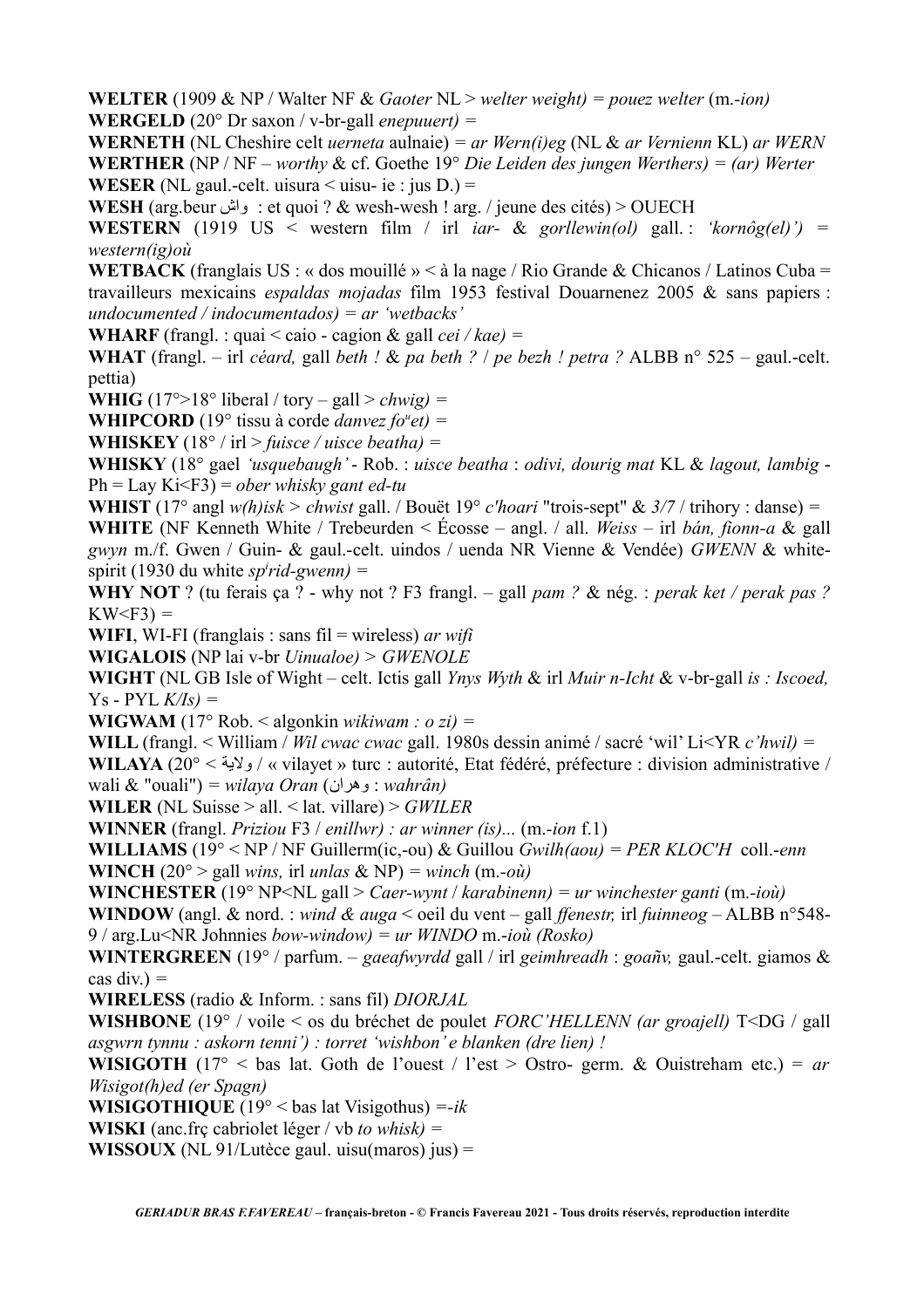**WITLOOF** (19° flamand : blanche feuille : *white leaf* – chicorée-endive : celt. > dola/uenda *del gwenn) =*

**WOËVRE** (NR 55 /vwavr/ & var. < gaul.-celt. *uobera* écoulement souterrain – D 273 & NR / NL Gouverou) *=*

**WOG** (anglicisme – injure très raciste : métèque > 'bougnoul' - UK 60s - oi : *a 'wog') = ur 'wog' (eme-int)*

**WHO** (interr. / gall *pwy,* irl *cé (hé) sin : pi' (<sup>'h</sup> e<sup>o</sup>) sen, & English WH- questions : goulennoù*  $P^E$ *- : petra…) =*

**WOH** (20° Can.<angl.: *wo !* = *ho !* VBF<PT p. 140 : halte ! – commandement au cheval) *HO ! paotr lo !*

**WOK** (1980 < chinois Canton Rob. : poêlon creux) *= prenet 'm eus ur "wok" (9 euro) !*

**WOLFRAM**  $(18^{\circ} <$  all. / spuma lupi : tungstène) =

**WOLFRAMITE** (19° Rob. / mines) *=-it* m.*-où*

**WOLFGANG** (prén. < *Wolf* loup & *gang* allée / gaul.-celt. bleidios & NL v-br-g *bleid, hent-bleiz* & NL Lescombley Skr / Spt Reunblei, NL Toull-bley & *toull-bleiz) =*

**WOLOF** (19° / Sénégal) *= ar wolof, Wolofed* f.1

**WOMBAT** (19° angl. < Austr. : marsupial) *=*

**WON** (20° monnaie coréenne) *=*

**WOODSTOCK** (NL / Ph) : *maer Woodstock*

**WOOFER** (20° / angl *woof* trame *anwe* gall) *= woofer (hoper-leur* Ku<JF / *'uhelgomzer')* m.-*ion* **WORKFLOW** (Inform. / v-br-gall *lanu) =*

**WORMIEN,-NE** (18° < NP Worm – gall *pryf* : *preff>preñv / cruimh* /kriv'/ irl, *péiste) = wormian* **WORMS** (NL Palatinat-Rhénanie théonyme gaul.-celt. Bormo- : source chaude > NL Bormes –  $D.$ ) =

**WORTIGERN** (Nennius Geoffroy de Monmouth 12°< gaul.-celt. Ver-/Uor-, tigern-) > VORTIGERN

**WOUA ARL** (arg.beur < وعر : *wa'r* rude – accès : un de ces 'woua arl' - A.I.) > *PAOTR(ED) KALET* (pl.) : *erru ar baotred kalet !* (Pll / Berrien & Fréau)

« **WOUAIKSÉ** » (arg.arsenal Brest AlB : « ouais que c'est » = c'est ça ! / Ph *EO* var. PhS-KW) *YO !* 

**WRONSKIEN,-NE** (Mat.<JM) *= wronksian* (ad.)

**WÜRMIEN,-NE** (1943<NL all. *Würm) wurmian* (ad.)

**WY** (NL 95 < vicus lat. / Vy, Vieux-Vy & Henvic  $\leq (g)wig$ ) =

**WYANDOTTE** (19°<NL US amérindien : poule / NF Le Hyaric & gaul.-celt. IARRA & iarros / gallina *yar) =*

**WYE** (River GB – gall *afon : avon) Gwy*